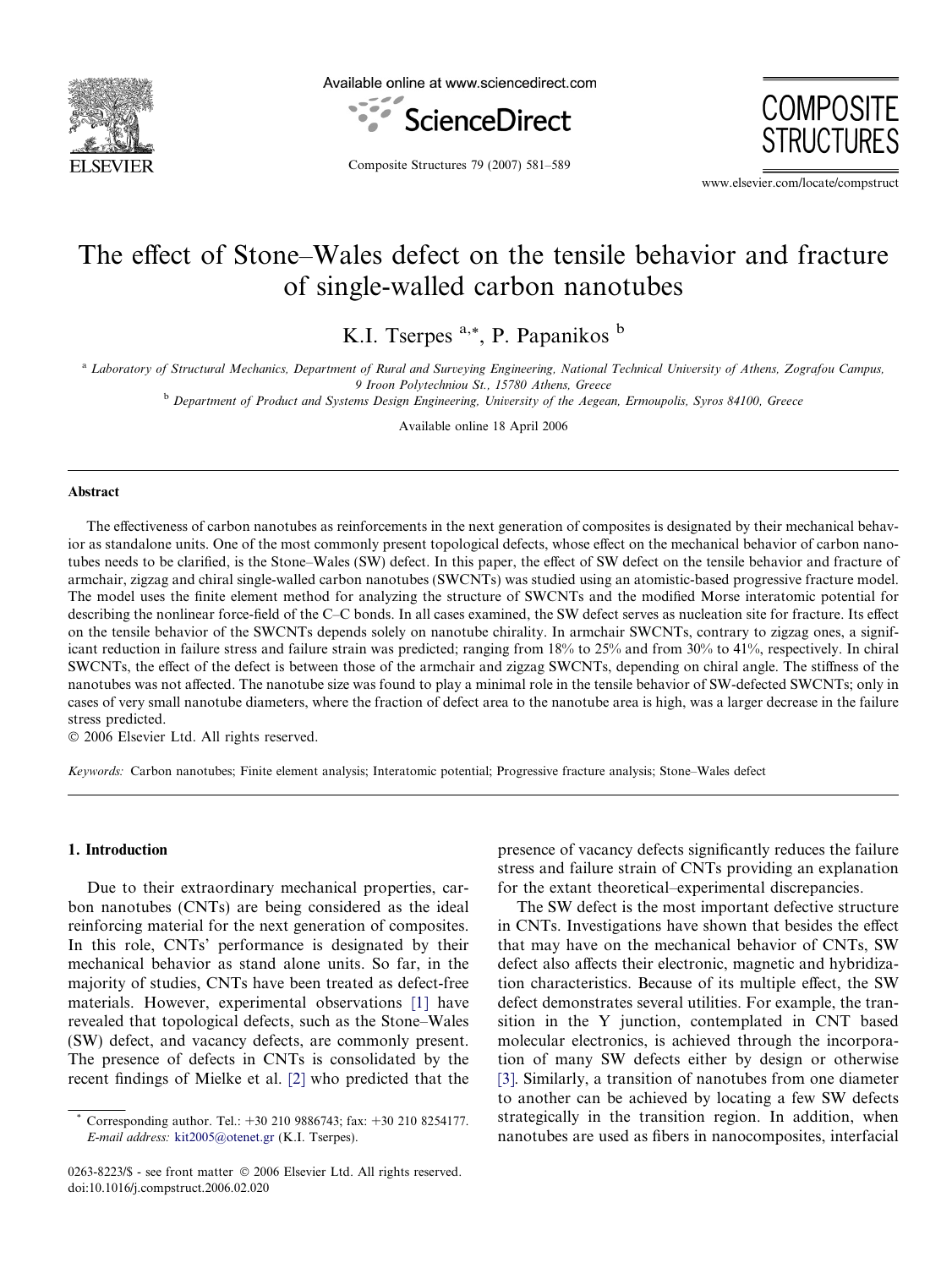<span id="page-1-0"></span>bonding may preferably occur in these defected regions based on energy considerations. Another area in which the SW defect offers some advantage is the effective storage of hydrogen for possible use in fuel cells. In this case, the propensity for hydrogen penetrating the defected region and entering the tube is higher than in the regular regions.

In any case, before taking advantage of any of the utilities of SW defect, such as those described above, its effect on the mechanical behavior of CNTs needs to be fully clarified. Since experiments at this length scale are still under development, theoretical modeling serves as the only available tool to achieve this goal. To date, several atomistic modeling studies have considered the presence of SW defect in CNTs, but its effect on the mechanical behavior of the nanotubes has not been studied. In the present paper, the effect of SW defect on the tensile behavior and fracture of SWCNTs was studied using an atomistic-based progressive fracture model.

#### 2. The Stone–Wales defect in CNTs: a short overview

Defects in CNTs, either introduced during the synthesis process or stress induced ones, may be divided into three categories:

- (i) topological defects, such as the SW transformation [\[4\]](#page-8-0),
- (ii) rehybridization defects, which refer to the change from  $sp<sup>2</sup>$  to  $sp<sup>3</sup>$  of a C–C bond due to highly localized deformation, and
- (iii) incomplete bonding and other defects, such as impurity attachments, substitutions and vacancies.

The SW defect was originally presented as the 'Stone– Wales transformation' [\[4\]](#page-8-0) and referred to the rotation of a bond shared by two adjacent hexagons in icosahedral  $C_{60}$ , which results in an unfavorable conformation having two adjacent pentagons. Thus, the usage of the term in the CNT literature is a generalization of the original usage. Briefly, the SW defect in CNTs may be described as the 90 $^{\circ}$ rotation of a bond that transforms 4 hexagons into 2 pentagons and 2 heptagons. A schematic of the defect formation in the hexagonal (armchair) lattice is shown in Fig. 1.



Fig. 1. Schematic of the SW formation in the hexagonal lattice of CNTs: (a) pristine lattice and (b) SW-defected lattice.

Mechanics of SW defects and fracture of CNTs containing such defects have been studied by using atomistic modeling approaches. The following paragraphs review the results of the most important studies.

Belytschko et al. [\[5\]](#page-8-0) were the first to include the SW defect in a simulation of CNT fracture. However, only a small part of their study was devoted to the SW defect. By using molecular dynamics (MD) simulations with the modified Morse interatomic potential they modeled a SW defect in a (12, 12) tube. They found that the SW defect gave a lower failure stress and strain than the 10% weakening of one bond at the middle of the nanotube and that the fracture is brittle. The study of SW defect was repeated with a (40, 40) tube. The obtained values for the failure stress and failure strain were similar to those of the (12, 12) tube, and the fracture was still brittle indicating a minor effect of nanotube size on the strength.

Troya et al. [\[6\]](#page-8-0) presented quantum mechanical studies of CNT fracture by using two different semi-empirical methods. Their study was focused on the initiation and growth of fracture from a SW defect rather the influence of the defect on the mechanical behavior of CNTs. They showed that the quantum calculations do not reproduce certain details of the ring-opening fracture mechanism proposed by Yakobson [\[7\].](#page-8-0) Specifically, the bonds connecting the two pentagon rings were found to be stronger than bondorder empirical potentials predict, and thus, these bonds are not the weak link that permits the nucleation of SW defects. Instead, the failing bonds were observed to include those that lie within the pentagon rings. The defects considered by Troya et al. [\[6\]](#page-8-0) were: one SW defect, an aggregation of two SW defects and an aggregation of five SW defects. It was observed that there is a reduction in failure strain of the nanotubes due to the presence of SW defects. For the (5, 5) tube containing an aggregation of five SW defects, the reduction ranges from 6.3% to 53.5% according to the method of calculation. The effect of SW defects on the failure stress of the nanotubes was not examined.

Chandra et al. [\[8\]](#page-8-0) adapted three different stress measures at atomic scales and introduced strain measures as energetically conjugate quantities to study the local properties of SW defects in SWCNTs under axial tension. The study involved the consideration of one SW defect in various mostly zigzag SWCNTs with different diameters. In the (9, 0) tube, two types of SW defects, one symmetric and one asymmetric, were considered. It was found that the stiffness of defects reduces by about 30–50% and is dependent on a number of factors such as the chirality, the diameter of the nanotubes and the loading conditions. Similar to Troya et al. [\[6\],](#page-8-0) Chandra et al. [\[8\]](#page-8-0) did not examine the effect of SW defects on the failure stress of the nanotubes. Moreover, Chandra et al. [\[8\]](#page-8-0) did not consider fracture of CNTs.

Mielke et al. [\[2\]](#page-7-0) used quantum mechanical calculations using density functional theory and semi-empirical methods, and MD calculations with a Tersoff–Brenner potential to explore the role of vacancy defects in the fracture of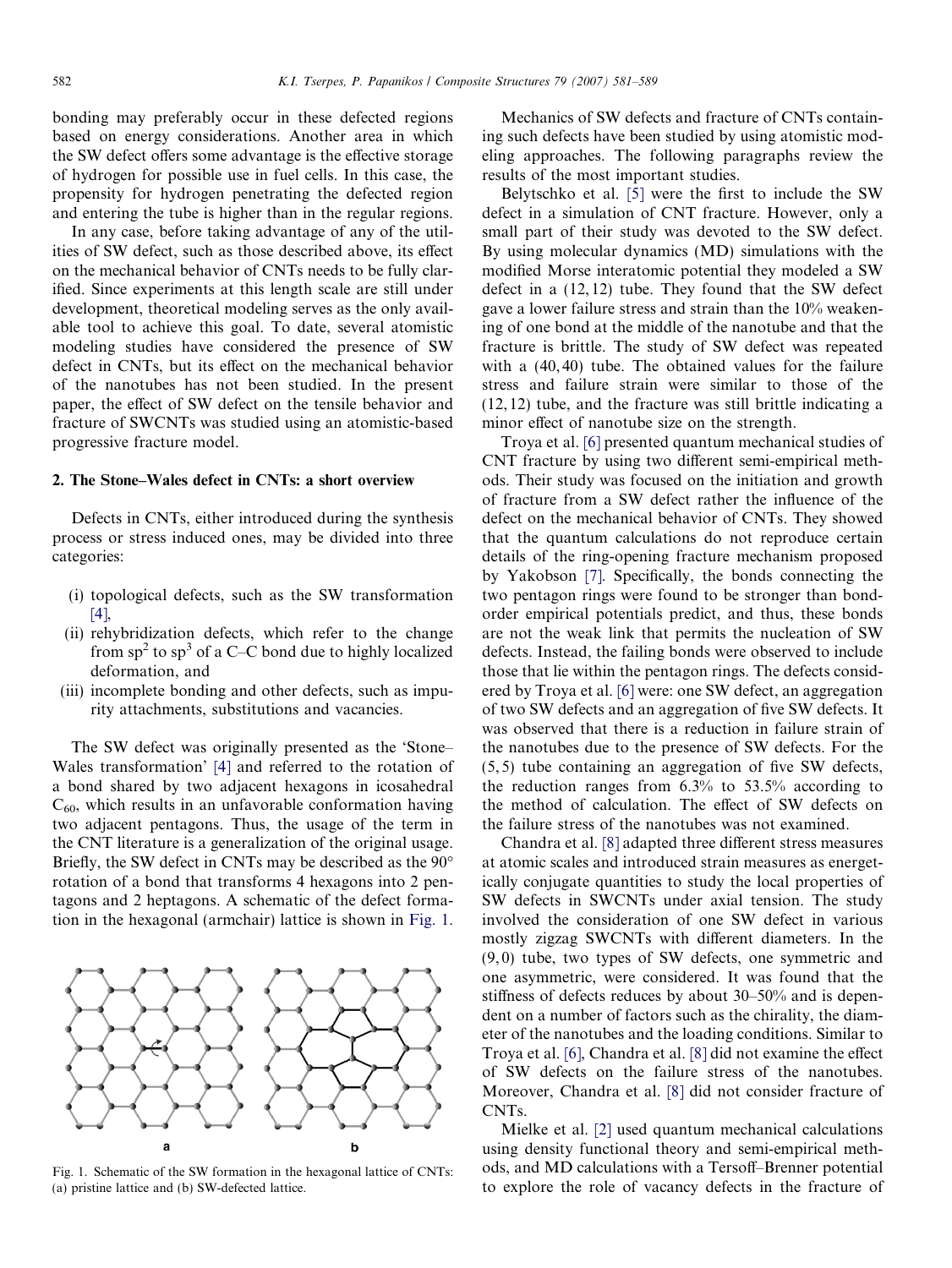<span id="page-2-0"></span>CNTs under axial tension. Among the defects considered was a single SW defect. All methods predicted a clear reduction of both fracture stress and strain due to the presence of the SW defect.

#### 3. Progressive fracture modeling

Atomistic-based continuum mechanics approaches developed for CNTs are a combination of a structural analysis method, which is used to analyze the structure of CNTs, with an interatomic potential, which describes the behavior of the C–C bonds. In Ref. [\[9\],](#page-8-0) Tserpes and Papanikos developed a finite element (FE) model for SWCNTs, which assumes a linear behavior of C–C bonds. Its applicability is, therefore, limited to cases where very small nanotube deformation takes place. To overcome this restriction, a progressive fracture model (PFM) able to simulate the behavior of SWCNTs under various mechanical loading conditions was proposed [\[10\].](#page-8-0) The PFM uses the FE model to analyze the structure of CNTs and an interatomic potential to describe the nonlinear behavior of the C–C bonds. In the following, the PFM is briefly described.

# 3.1. Simulation of the nonlinear behavior of the C–C bonds

There are two types of interatomic potentials: pairwise and many-body. The major difference between them lies in the consideration of non-bonded interactions by manybody potentials. In general, pairwise potentials are in disadvantage over many-body ones especially in cases where the molecular systems sustain large deformations. In such cases, large deviations of the atoms from the equilibrium take place imposing multiple large non-bonded interactions with their nearest neighbors, which must be taken into account. However, for restricting the pair potential to nearest neighbors, many-body potentials introduce a cut-off function, which has found to cause strange features in the resulting force–strain curve. Belytschko et al. [\[5\]](#page-8-0) found that in the Brenner many-body potential [\[11\]](#page-8-0) the cut-off function causes a dramatic increase in the interatomic force (like a camelback) at the inflection point, which affects fracture behavior of the bond, and consequently of the nanotube, even when it is shifted to 100% strain.

In the PFM, the pairwise modified Morse potential was used. This decision was strongly influenced by the simplicity of the specific potential over many-body potentials. To date, the modified Morse potential has been adequately applied in a number of cases where there are large deviations from equilibrium due to the presence of large strains. Belytschko et al. [\[5\]](#page-8-0) and Tserpes et al. [\[10\]](#page-8-0) applied the potential for simulating fracture of CNTs subjected to axial tension, Xiao et al. [\[12\]](#page-8-0) for predicting the mechanical properties of CNTs and Sun and Zhao [\[13\]](#page-8-0) for predicting stiffness and strength of SWCNTs.

The modified Morse potential is not appropriate for describing the behavior of CNT when bonds are broken, since it does not allow for reconfiguration of bonds. However, as shown by Belytschko et al. [\[5\]](#page-8-0), the fracture strength of CNTs depends primarily on the inflection point of the interatomic energy and is almost independent of the dissociation energy. Therefore, since the inflection strain occurs substantially before the strain associated with bond breaking, where the formation of other bonds is expected, the independence of fracture strength to the dissociation energy provides some confidence that the modified Morse potential can give a correct picture of nanotube fracture in cases of moderate temperatures (0–500 K). Such is the current case where the specific potential was used to study the effect of SW defect on the tensile behavior and fracture of SWCNTs. At low temperatures, SW defects are expected to result in fracture, while at high temperatures to plastic response.

According to the modified Morse potential, the potential energy of the nanotube system is expressed as

$$
E = E_{\text{stretch}} + E_{\text{angle}},\tag{1}
$$

$$
E_{\text{stretch}} = D_{e} \left\{ 1 - [e^{-\beta(r - r_0)}]^{2} - 1 \right\},\tag{2}
$$

$$
E_{\text{angle}} = \frac{1}{2}k_{\theta}(\theta - \theta_0)^2 \left[1 + k_{\text{scxtic}}(\theta - \theta_0)^4\right],\tag{3}
$$

where  $E_{\text{stretch}}$  is the bond energy due to bond stretching and  $E_{\text{angle}}$  the bond energy due to bond angle-bending, r is the current bond length and  $\theta$  is the current angle of the adjacent bond. The parameters of the potential are [\[5\]:](#page-8-0)

$$
r_0 = 1.421 \times 10^{-10}
$$
 m,  $D_e = 6.03105 \times 10^{-19}$  N m,  
\n $\beta = 2.625 \times 10^{10}$  m<sup>-1</sup>,  $\theta_0 = 2.094$  rad,  
\n $k_\theta = 0.9 \times 10^{-18}$  N m/rad<sup>2</sup>,  $k_{\text{scxtic}} = 0.754$  rad<sup>-4</sup>.

This is the usual Morse potential except that the bond angle-bending energy has been added and the parameters have been slightly modified by Belytschko et al. [\[5\]](#page-8-0) so that it corresponds with the Brenner potential [\[11\]](#page-8-0) for strains below 10%. As bond stretching dominates nanotube fracture and the effect of angle-bending potential is very small, only the bond stretching potential is considered.

By differentiating Eq. (2), the stretching force of atomic bonds is obtained in the molecular force-field as

$$
F = 2\beta D_e (1 - e^{\beta(r - r_0)}) e^{-\beta(r - r_0)}.
$$
 (4)

[Fig. 2](#page-3-0) plots the relationship between force  $F$  and bond strain  $\varepsilon$  for the C–C bonds. The strain of the bond is defined by  $\varepsilon = (r - r_0)/r_0$ . As may be seen, the force–strain relation is highly nonlinear at the attraction region especially at large strains. The inflection point (peak force) occurs at 19% strain. The repulsive force  $(\varepsilon < 0)$  increases rapidly as the bond length shortens from the equilibrium length with less nonlinearity than the attractive force.

#### 3.2. Algorithm of the model

For modeling the C–C bonds, the 3D elastic ANSYS BEAM4 element was used. The nonlinear behavior of the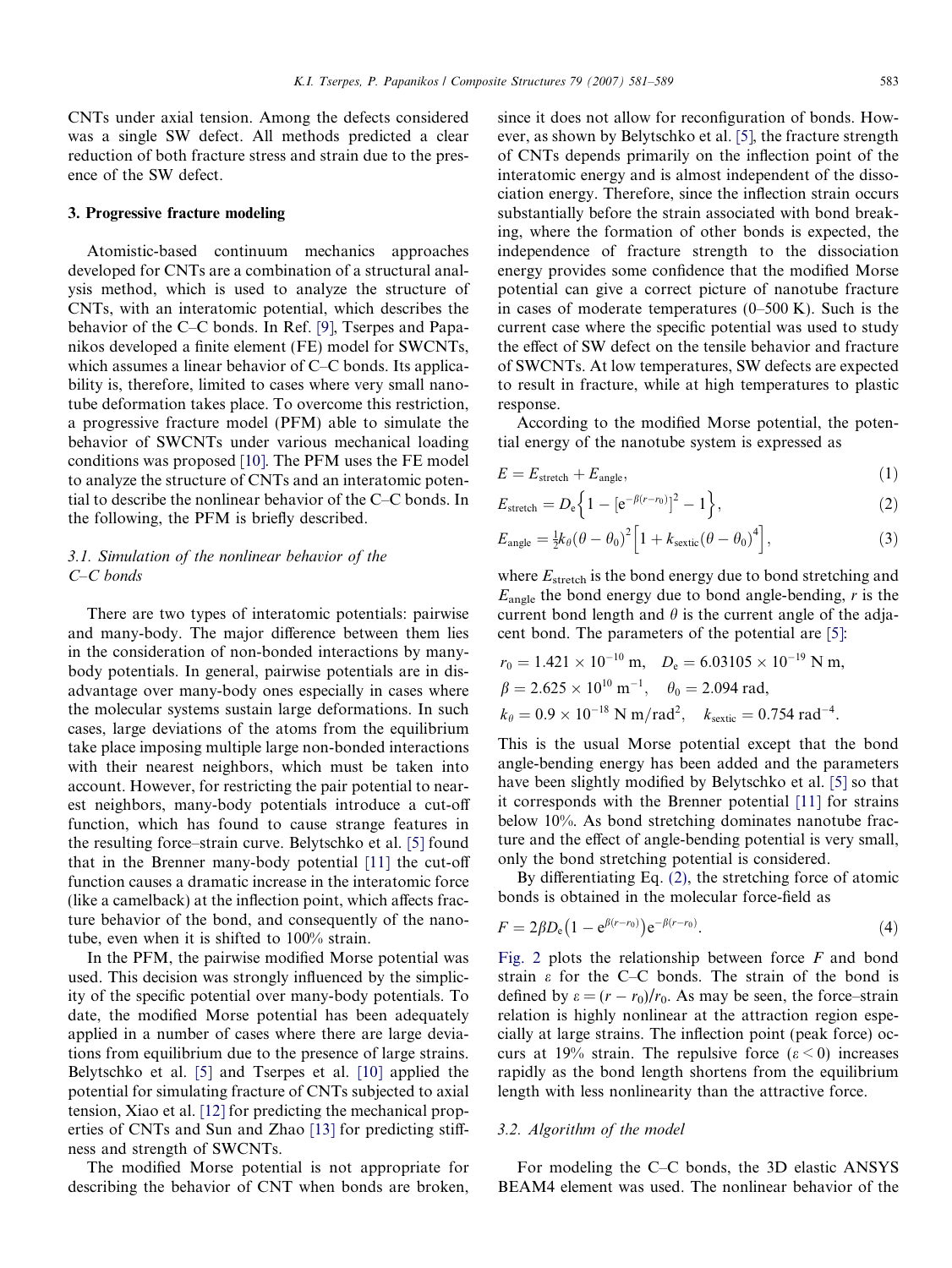<span id="page-3-0"></span>

Fig. 2. The force–strain curve of the modified Morse potential.

C–C bonds, as described by the interatomic potential, was assigned to the beam elements using the stepwise procedure of progressive fracture modeling, which is briefly described in the following lines. Initially, the stiffness of the beam elements is evaluated from the initial slope of the force–strain curve of the modified Morse potential (Fig. 2) using the element's cross sectional area A. The initial stiffness is 1.16 TPa. The nanotube is loaded by an incremental displacement at one end with the other end fixed. At each load step, the stiffness of each element is set equal to  $F/A\varepsilon$ , where  $\varepsilon$  is the axial strain of the element as evaluated from the FE model and  $F$  is the interatomic force calculated using Eq. [\(4\)](#page-2-0) given the  $\varepsilon$ . The next displacement increment is then applied to the nanotube and this iterative procedure goes on until catastrophic failure of the nanotube takes place.

The accuracy of the progressive fracture modeling procedure depends on the number of load steps chosen. In order to maximize the accuracy of computational results, in each case, the displacement increment was chosen from convergence tests in which the convergence criterion was set equal to 2% of the failure stress. Thereby, if between two sequential displacement increments a difference smaller than the 2% was achieved in the computed failure stress, the larger displacement increment was finally adopted for the analysis.

#### 4. Formation of SW defect

Beyond a critical value of tension, a CNT releases its excess tension via formation of topological defects. Such a defect is the SW defect. In the case of armchair nanotubes under axial tension, where a transverse tension takes place (the applied load is perpendicular to the C–C bonds), the excess strain is released via the  $90^{\circ}$  rotation of the perpendicular bond (see [Fig. 1\)](#page-1-0). In contrast, in the case of zigzag nanotubes under axial tension, the C–C bonds are parallel to the applied load, which is already the minimum energy

configuration for the strained bonds. Therefore, the formation of SW defect in zigzag nanotubes is limited to the rotation of the bonds oriented  $120^{\circ}$  with respect to the tube axis.

It has been established from simulations that in armchair SWCNTs, SW defects are formed at around 5–6% applied tensile strain [\[14–16\]](#page-8-0) and in zigzag SWCNTs at around 12% [\[16\]](#page-8-0). For the chiral SWCNTs, no relative information has been reported. In this study, as a strain barrier for the formation of the SW defect the value of 5% was adopted for the armchair and chiral SWCNTs, and the value of 12% for the zigzag SWCNTs.

The transformation of 4 hexagons to 2 pentagons and 2 heptagons leads to the elongation of the structure along the axis connecting the pentagons and shrinkage along the perpendicular direction. Thus, the rotation of a bond from a predominately circumferential to a predominately axial orientation lengthens the tube but not to such a degree to change the load distribution between the bonds in the nanotube. In the current simulations, for the sake of simplicity, it was assumed that after the creation of SW defect the dimensions of the nanotubes remained unchanged.

#### 5. Computational results

For the purpose of the current study, the zigzag  $(20, 0)$ , the armchair  $(5, 5)$ ,  $(12, 12)$  and  $(18, 18)$  and the chiral (16, 8) nanotubes were considered. Their geometrical characteristics are depicted in Table 1. The specific SWCNTs were chosen so as to study the effect of SW defect in the presence of variable chirality and nanotube size (diameter and length). Moreover, for some of them results are available in the literature to compare with. [Fig. 3](#page-4-0) displays the FE meshes of the SW-defected SWCNTs considered. For the zigzag  $(20, 0)$  tube, two types of SW defects were considered.

# 5.1. Stress–strain curves

In order to apply the tensile loading in the nanotubes, the nodes of one nanotube end were fully constrained, while at the nodes of the other end an incremental axial displacement was applied. At the nodes of the loaded end, constraints of zero transverse displacement were also applied to prevent nanotube bending at high loads.

Table 1 Geometrical characteristics of the SWCNTs

| <b>SWCNT</b>      | Length, $L$<br>(nm) | Diameter, D<br>(nm) | Number of<br>atoms |
|-------------------|---------------------|---------------------|--------------------|
| Armchair $(5, 5)$ | 2.95                | 0.68                | 250                |
| Armchair (12,12)  | 4.18                | 1.63                | 853                |
| Armchair (18,18)  | 5.91                | 2.44                | 1200               |
| Zigzag $(20,0)$   | 4.19                | 1.57                | 800                |
| Chiral (16,8)     | 4.13                | 1.66                | 840                |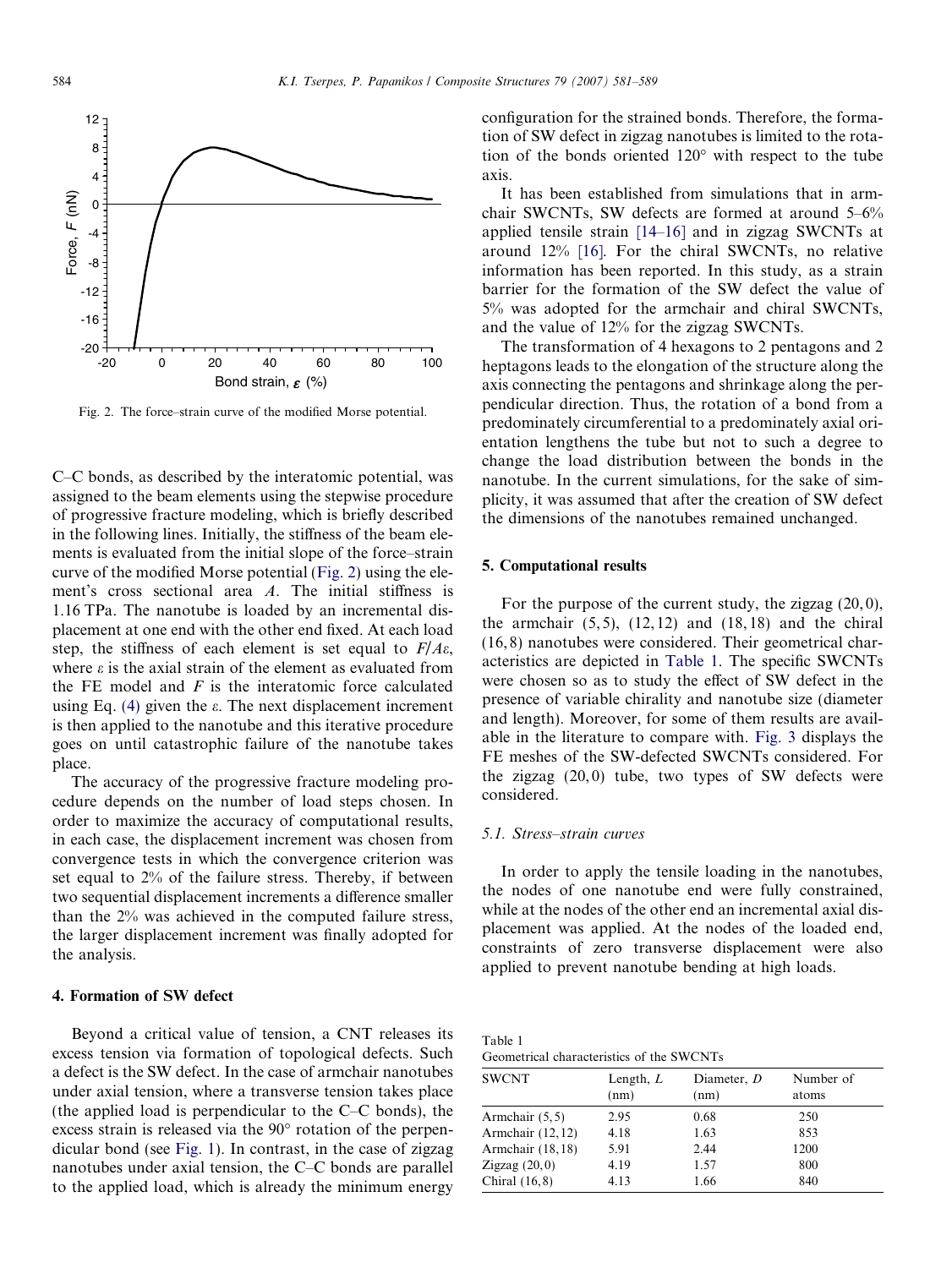<span id="page-4-0"></span>Chiral Armchair Zigzag Zigzag Armchair 父  $\frac{1}{2}$  $(12, 12)$ (20,0)-type I (20,0)-type II  $(5, 5)$  $(18, 18)$  $(16, 8)$ 

Armchair

Fig. 3. FE meshes of the SW-defected SWCNTs considered. The areas enclosed to the pentagons and heptagons of the defects were colored dark gray.

[Fig. 4\(](#page-5-0)a)–(e) shows the predicted stress–strain curves of the SW-defected SWCNTs depicted in Fig. 3. The curves are grouped for each SWCNT. The strain of the nanotubes is given by  $\varepsilon_n = (L - L_0)/L_0$ , where  $L_0$  is the initial length prior to loading and  $L$  is the current nanotube length. The stress is given by  $\sigma = F_n/A_n$ ,  $F_n$  is the force applied in the nanotube computed by summing the longitudinal reaction forces of the constrained nodes and  $A_n$  is the cross-sectional area of the nanotube equals to  $\pi Dt$ , where D is the diameter and  $t$  is the thickness of the nanotube (0.34 nm).

When the SW defect is formed, the bonds of the nanotube are already strained. To account for this feature, a combination of the stress–strain curve of the pristine nanotube with that of the defected nanotube was adopted. Up to the defect formation strain (5% or 12% according to nanotube chirality), the stress–strain curve of the pristine nanotube was used. For strains greater than the defect formation strain, the stress–strain curve of the defected nanotube was used. In the analysis of the defected nanotube, the first applied strain was equal to the defect formation strain. Chandra et al. [\[8\]](#page-8-0) found that the stiffness of the nanotube area where the SW defects are located reduces by about 30–50%. According to this finding, a decrease in the nanotube stiffness should take place after the formation of the defect. However, in the present study, a marginal decrease in the nanotube stiffness was predicted only in cases where the fraction of defected area to the nanotube area was high as in the  $(5, 5)$  tube. This conclusion is supported from results of analyses performed using aggregation of SW defects in the  $(5, 5)$  tube. The results showed that with increasing number of aggregated defects, the decrease in nanotube stiffness enlarges. In any case, the decrease in stiffness remained marginal.

The SWCNTs containing SW defects predicted to exhibit a nonlinear (plastic) tensile behavior. The presence of SW defects decreases the nanotubes' failure stress and failure strain but not the stiffness. [Table 2](#page-6-0) lists the predicted failure stresses and strains. Failure stresses correspond to the peak stresses in the stress–strain curves, while failure strains to the applied strains at which the peak stresses occur. The case of the SW-defected (12, 12) tube was also considered by Belytschko et al. [\[5\]](#page-8-0). Using MD simulations they calculated the failure stress and failure strain to be as high as 97.5 GPa and 14.3%, respectively. These values are in good agreement with the current predicted values of 100 GPa and 12%, respectively. This agreement together with the very good agreement obtained in Ref. [\[10\]](#page-8-0) for the vacancy defect of 1 missing atom in a (20, 0) tube verifies the PFM.

By comparing the failure stresses and strains of the pristine and defected  $(12, 12)$ ,  $(20, 0)$  and  $(16, 8)$  tubes, which are of the same size, it becomes evident that the reduction of these quantities depends on nanotube chirality. There is a significant reduction in the failure stress and failure strain of the armchair  $(12, 12)$  and chiral  $(16, 8)$  tubes and an insignificant one in the zigzag  $(20, 0)$  tube under the presence of both types of SW defects. This alteration is attributed to the bond rearrangement imposed by the SW defects. In the (12, 12) tube, the load carried by the four diagonal bonds (AC, BD, AE and BF bonds in [Fig. 5](#page-6-0)(a)), after the formation of SW defect it is mostly carried by the longitudinal bond (GH bond in [Fig. 5](#page-6-0)(b)) causing stress concentration, and consequently, early bond fracture. [Fig. 6](#page-6-0) plots the strain of the bonds joining the defect as function of nanotube strain. In the figure, the unequal distribution of strain between the bonds is clear. The GI, GJ, HK and HL bonds sustain very small strain. In the (20, 0) tube, type I SW defect does not affect the failure stress and failure strain of the nanotube because the load carried by the longitudinal bond, which is transformed to a transverse one, is balanced by the four bonds that are introduced by the side of the transverse bond. Regarding type II defect, its presence reduces the failure stress and failure strain of the  $(20, 0)$  tube by about  $3\%$ and 15%, respectively. The effect of SW defect on the tensile behavior of (16, 8) tube is similar to that of the (12, 12) tube. In general, the effect of SW defects in the chiral SWCNTs, lies between those of armchair and zigzag SWCNTs according to the chiral angle.

The role of nanotube size on the tensile behavior of SWCNTs containing SW defects can be assessed from a comparison of the results of the armchair  $(5, 5)$ ,  $(12, 12)$ and (18, 18) tubes, which are of different diameter and length. The comparison indicates a larger reduction in failure stress of the  $(5, 5)$  tube owing to its small diameter, which leads to high fraction of defect area to nanotube area.

#### 5.2. Evolution of fracture

In MD simulations, bond fracture is assumed to occur when the tensile force vanishes. However, as the force– strain curve of the interatomic potential trends asymptotically to the 100% strain (see [Fig. 2\)](#page-3-0), the specific definition is ambiguous. In order to present fracture evolution in this section, the threshold of 80% strain was adopted.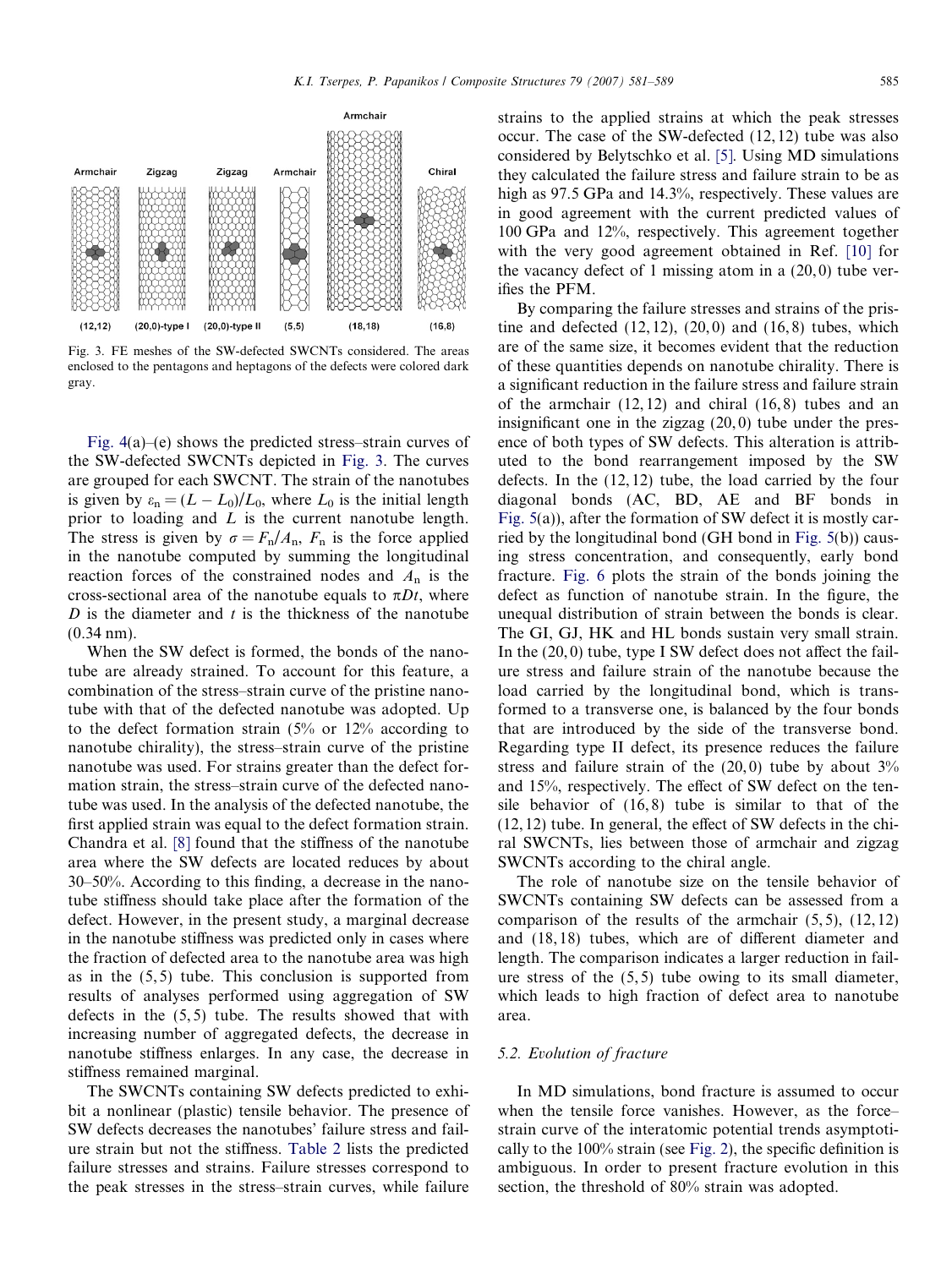<span id="page-5-0"></span>

Fig. 4. Predicted stress–strain curves of the SW-defected SWCNTs. For comparison reasons, the stress–strain curves of the pristine SWCNTs were added.

[Fig. 7\(](#page-6-0)a) shows the prediction of fracture evolution in the (12, 12) tube containing a SW defect. Fracture initiated from the longitudinal bond connecting the two pentagons and continued in the upper diagonal bonds of the heptagons to propagate circumferentially in the row of these bonds until all bonds around circumference to have failed. The MD simulations of Belytschko et al. [\[5\]](#page-8-0) predicted the same fracture initiation in the (12, 12) tube but different fracture propagation. They found that fracture propagated in the  $\pm$ 45 $\degree$  direction of maximum shear strain. In the present study, it was found that such fracture propagation arises when fracture is assumed to occur at the inflection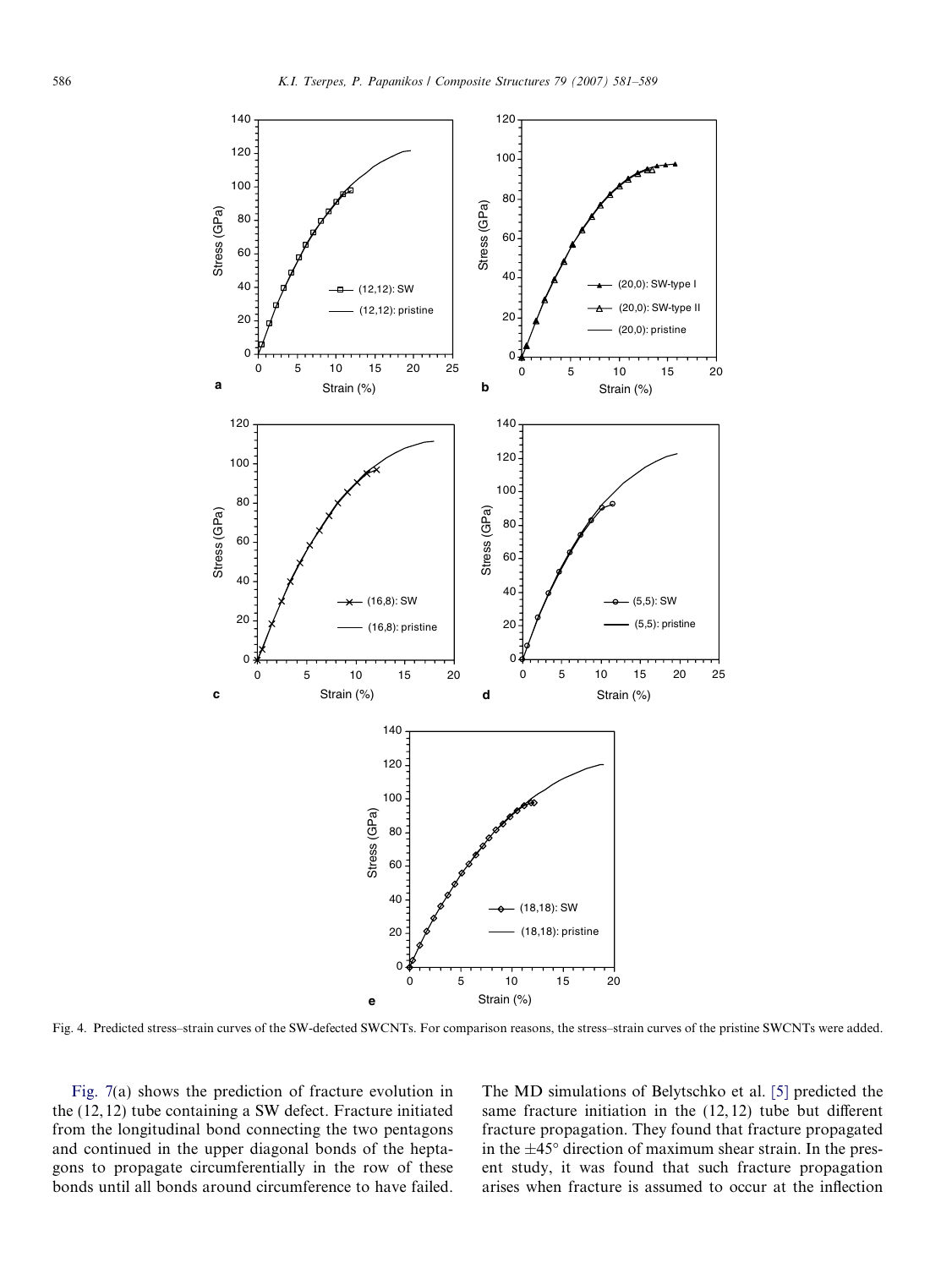<span id="page-6-0"></span>Table 2 Predicted failure stresses and strains of SW-defected SWCNTs

| Nanotube              | Failure stress (GPa) | Failure strain $(\% )$ |
|-----------------------|----------------------|------------------------|
| $(12, 12)$ : pristine | 121.86               | 19.61                  |
| $(12, 12)$ : SW       | 100                  | 11.96                  |
| $(20,0)$ : pristine   | 97.68                | 15.75                  |
| $(20,0)$ : SW-type I  | 97.68                | 15.75                  |
| $(20,0)$ : SW-type II | 94.86                | 13.36                  |
| $(16, 8)$ : pristine  | 114.18               | 17.9                   |
| $(16, 8)$ : SW        | 96.85                | 12.1                   |
| $(5, 5)$ : pristine   | 122.54               | 19.64                  |
| $(5, 5)$ : SW         | 92.44                | 11.51                  |
| $(18, 18)$ : pristine | 120.63               | 18.96                  |
| $(18, 18)$ : SW       | 100                  | 12.2                   |



Fig. 5. Atomic configuration of the SW defect in the armchair (12, 12) tube.



Fig. 6. Strain variation of the bonds joining the SW defect in the armchair (12, 12) as function of nanotube applied strain.

point of the potential, as can be seen in Fig. 7(b). Thus, it is possible that Belytschko et al. [\[5\]](#page-8-0) have plotted fracture using the inflection point as threshold. In any case, the current findings are more reasonable, since after the complete fracture of a bond the load that it was carrying is trans-



Fig. 7. Predicted fracture evolution in the armchair (12, 12) tube containing a SW defect. (a) Fracture threshold at 80% strain. (b) Fracture threshold at the inflection point (19% strain).

ferred to the neighboring bonds of the same row causing subsequent fractures.

[Fig. 8\(](#page-7-0)a) shows fracture evolution in the (20, 0) tube containing type I SW defect. Fracture initiated from the bond of the upper heptagons and propagated circumferentially at the same row. Before final failure, some bonds at the nanotube ends were also failed due to presence of stress concentrations caused by the application of loading and boundary conditions. [Fig. 8](#page-7-0)(b) shows fracture evolution in the (20, 0) tube containing type II SW defect. Fracture initiated simultaneously from the bond connecting the two pentagons and two heptagons and the two bonds of the upper heptagons to propagate circumferentially in the rows of these two bonds until all bonds around circumference have failed. A similar fracture initiation and evolution was also predicted in the (16, 8) tube (see [Fig. 9\)](#page-7-0).

In all cases, the SW defect serves as nucleation site for fracture. This stands even for the type I defect in the (20, 0) tube, which does not affect nanotube tensile behavior. This is because defected regions in CNTs experience higher strains for similar values of stress compared to defect-free regions. Chandra et al. [\[8\]](#page-8-0) have shown that the strain concentration at the defects increases with the increase of the externally applied loading and that the stiffness of SW defects reduces. The lower stiffness of the defected region is an indication of its reduced load-carrying capacity, which causes the higher localized strain concentrations that are responsible for fracture.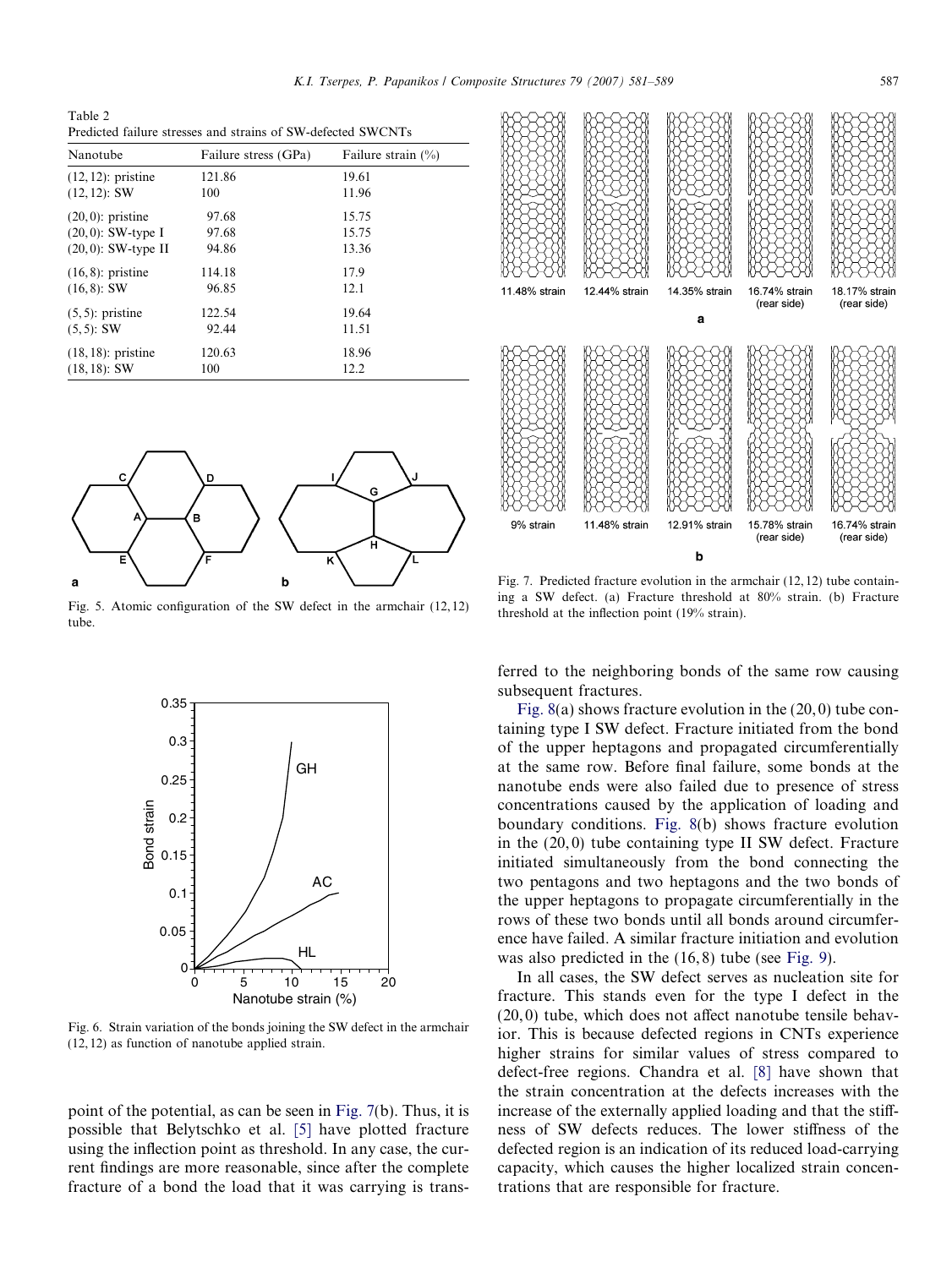<span id="page-7-0"></span>

Fig. 8. Predicted fracture evolution in the zigzag (20, 0) tube containing a SW defect: (a) type I defect and (b) type II defect.



Fig. 9. Predicted fracture evolution in the chiral (16, 8) tube containing a SW defect.

# 6. Conclusions

In the present paper, a study was accomplished on the effect of SW defect on the tensile behavior and fracture of SWCNTs. It was found that the SW defect serves as nucleation site for fracture. Its effect on the tensile behavior of SWCNTs concerns the failure stress and failure strain and depends solely on nanotube chirality. In armchair SWCNTs, there is a significant reduction in failure stress and failure strain ranging from 18% to 25% and from

30% to 41.4%, respectively. On the other hand, in zigzag SWCNTs, the SW defect formed by the  $90^\circ$  rotation of a longitudinal bond does no affect their tensile behavior at all, while the defect formed by the  $90^\circ$  rotation of a diagonal bond reduces the failure stress and failure strain of the nanotubes by about 3% and 15%, respectively. The effect of a SW defect in chiral SWCNTs is between those of the armchair and zigzag SWCNTs according to the chiral angle. For the SW-defected (16, 8) tube considered in this work, a 15.18% reduction was predicted in the failure stress and a 32.4% in failure strain. The stiffness of the SWCNTs was not affected by the presence of SW defects. The nanotube size was found to play a minimal role on the tensile behavior of SW-defected SWCNTs; only in cases of small nanotube diameters, where the fraction of defect area to the nanotube area is high, was a larger decrease in the failure stress predicted.

Additionally to the fulfillment of the basic scope described in the previous paragraph, this paper intends also to give support to the belief that continuum mechanics methods combined to the appropriate physics can be an efficient computational tool for modeling the structure of CNTs and predicting their mechanical behavior. The PFM used to accomplish the current study treats CNTs as space-frame structures in order to enable use of finite elements for modeling their response to mechanical loading. The FE method has lent the PFM the ability to model nanotube systems with a very large number of atoms subjected to complex mechanical loading conditions in small CPU times. For example, the analysis of the (18, 18) tube (1200 atoms, 120 load steps) took about 120 s on a Pentium<sup>®</sup> 4 CPU 3.20 GHz, 1.0 GB RAM personal computer. This ability is the main advantage of atomistic-based continuum mechanics approaches over the classical atomistic modeling approaches, such as MD simulations.

The modified Morse interatomic potential used to describe the nonlinear force-field of the C–C bonds, may not be appropriate for describing fracture evolution, since it does not take into account many-body interactions as well as reconfiguration of bonds, but gives correct predictions for the fracture initiation and the behavior of the nanotube prior to fracture. Besides, the specific potential has been extensively used in the literature for predicting the mechanical properties and behavior of CNTs with success. Nevertheless, it is in the authors' interests to incorporate many-body potentials in the PFM and compare their performance in various cases against the pairwise modified Morse potential.

#### References

- [1] Ebbesen TW, Takada T. Topological and sp<sup>3</sup> defect structures in nanotubes. Carbon 1995;33(7):937–78.
- [2] Mielke SL, Troya D, Zhang S, Li J-L, Xiao S, Car R, et al. The role of vacancy defects and holes in the fracture of carbon nanotubes. Chem Phys Lett 2004;390:413–20.
- [3] Yao Z, Postma HWC, Balents L, Dekker C. Carbon nanotube intramolecular junctions. Nature (London) 1999;402:273–6.